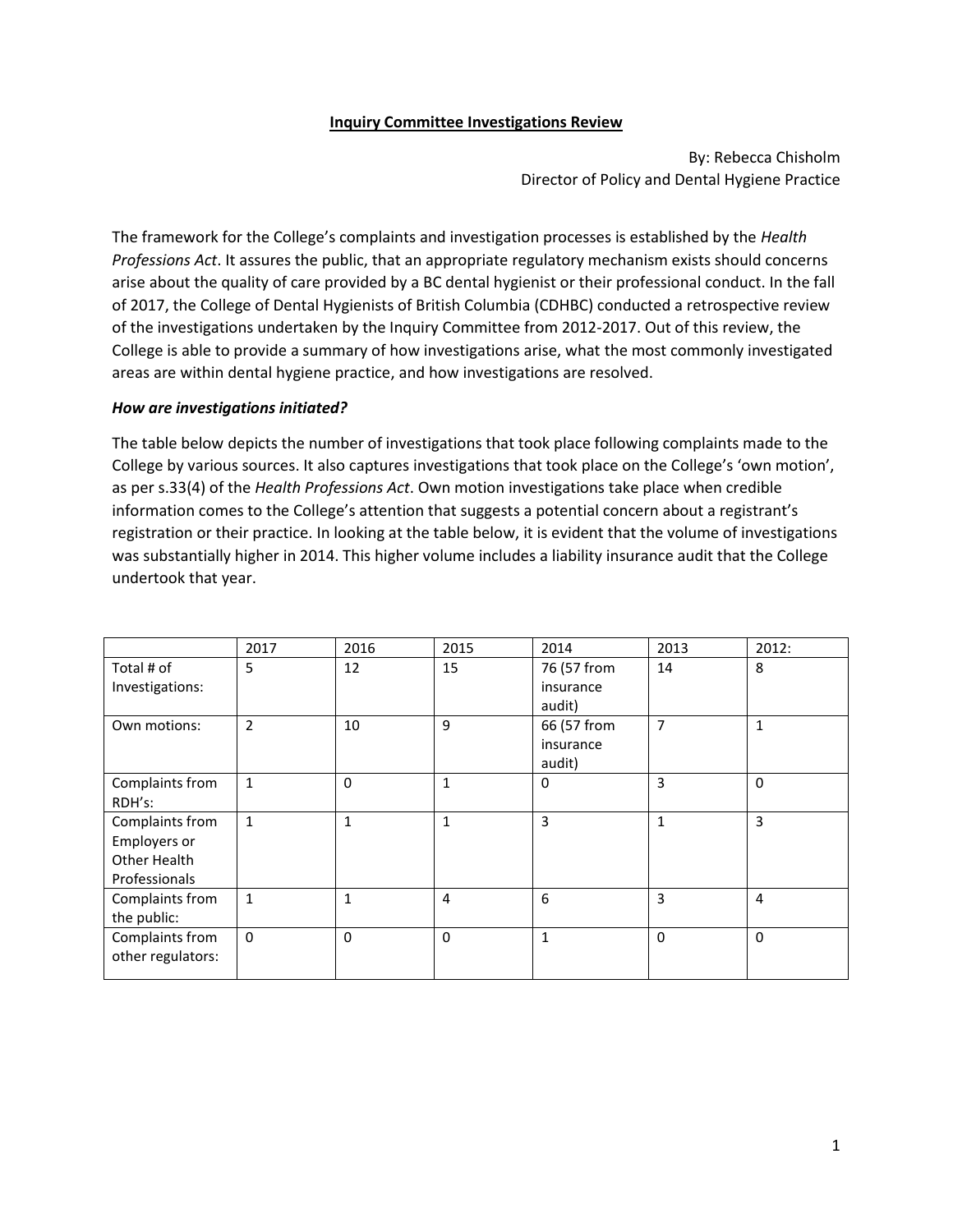## *What are complaints and investigations most often related to?*

From this investigation review, we can see a number of common themes that underscore complaints about professional misconduct and 'own motion' investigations. They are most commonly related to: registration violations, standards of practice, unethical behaviour, advertising or billing, and/or communication as depicted in the graph below.



\*Note: This graph does *not* include the insurance audit investigations undertaken in 2014.

Registration violations are often the most frequent type of investigation undertaken by the Inquiry Committee. These cases typically involve registrants engaging in unlicensed practice. This includes failing to renew by the February 28<sup>th</sup> deadline and continuing to practice with expired registration or practicing while registered in the non-practicing registration category. Practicing without valid liability insurance is another type of registration violation that is investigated by the Inquiry Committee, however, the Streamlined Professional Renewal process that was implemented in 2017 has largely resolved these occurrences.

While registration violations tend to be the most common type of investigation, this volume only tells one side of the story for the work of the Inquiry Committee. In recent years, the College has observed that a number of complaints and allegations have dealt with increasingly serious issues. There have also been a number of investigations that span multiple issues and, therefore, are reflected in more than one category in the graph above. These more serious and complex cases typically take longer to investigate and consume more of the College's resources.

Cases related to unethical behaviour and violations of the CDHBC Practice Standards typically fall on the more serious end of spectrum. Examples include investigations related to unethical behaviour such as breaches of client information and privacy, overbilling, insurance fraud, and prescription forgery. Investigations have also occurred when registrants have been reported to be providing services outside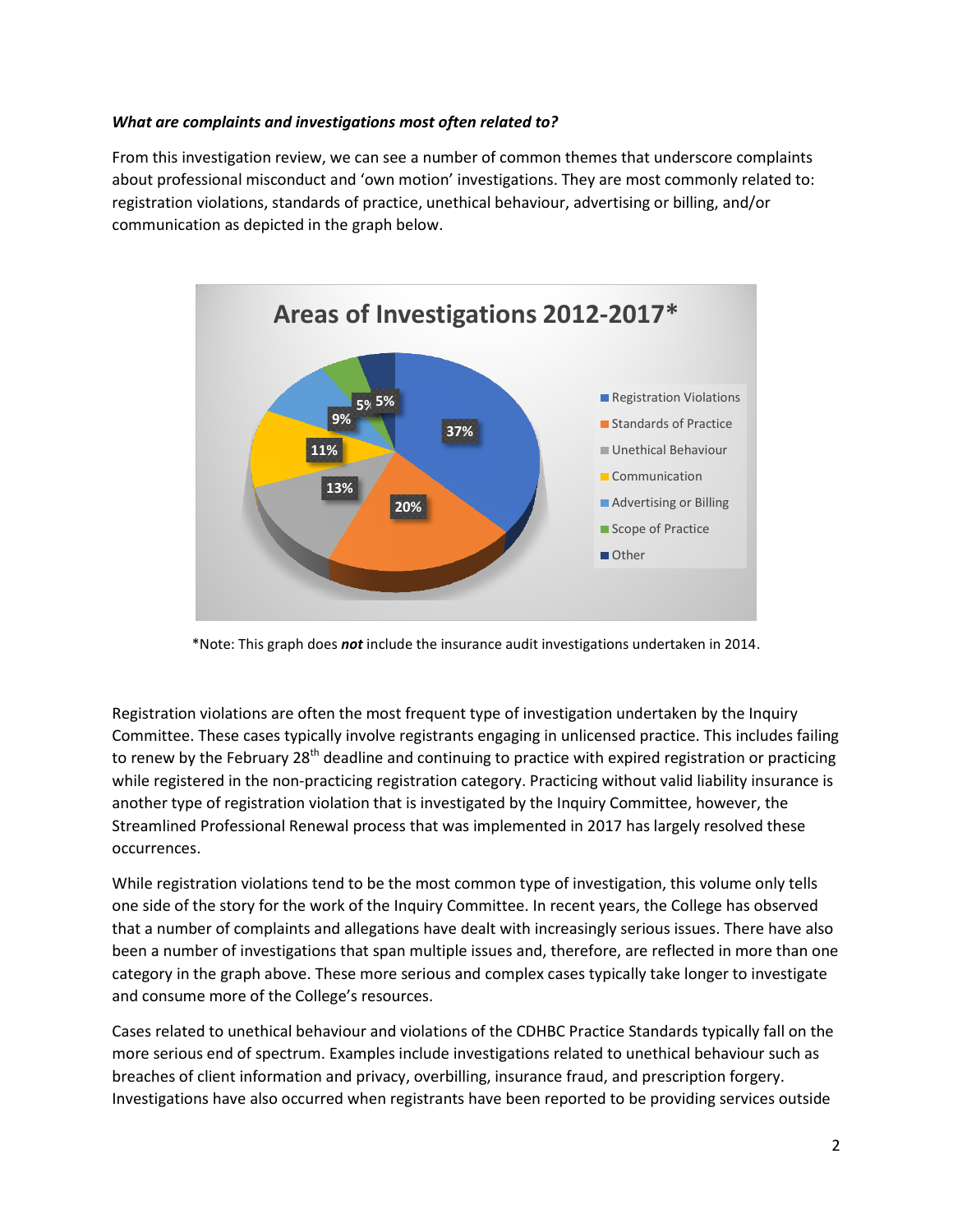the dental hygiene scope of practice. Other complex ethical circumstances that the Inquiry Committee has investigated include fitness to practice issues in light of health and/or mental health conditions.

Examples of serious investigations related to the CDHBC Practice Standards have included dental hygiene care being provided when consent has been revoked (e.g. long-term care settings), and breaches in radiography safety and infection control. Cases have also been investigated about the quality of care being provided by registrants and their standards of practice. In these cases, multiple gaps in the Assessment, Diagnosis, Planning, Implementation, and Evaluation (ADPIE) process of care and the CDHBC Practice Standards have been identified, including periodontal assessments not being completed (or documented), substandard debridement, and/or a lack of oral hygiene instruction. Some cases have also included concerns about "supervised neglect" where clients have been seen for ongoing assessments and debridement, and show signs of disease, but have not been informed of their condition or its progression.

Lastly, the Inquiry Committee has also investigated complaints that are directly related to registrants' written and verbal communications. These primarily stem from former clients or their substitute decision makers (e.g. in cases of incapacity). However, even in cases where the direct focus of a complaint is not a registrant's communication itself, investigations have noted that elements of a registrant's communication have contributed to a complaint being submitted to the College.

## *How do investigations get resolved?*

Following an investigation, there are a number of paths forward that the Inquiry Committee can take. The options available to the Inquiry Committee can be summarized into three broad categories:

- 1. In instances where the Inquiry Committee concludes that the registrant's conduct or competence was satisfactory, the case is dismissed with no further action.
- 2. If the committee believes that the registrant's conduct or competence was not satisfactory, then the Inquiry Committee can:
	- a. issue a warning letter to the registrant, and/or
	- b. seek an undertaking and consent order that may contain a number of measures, such as:
		- o a commitment not to repeat the conduct;
		- o a requirement to take specified remedial educational courses;
		- o restrictions that are placed on the registrant's practice if that is needed for public protection; or,
		- $\circ$  any further actions or measures that the Inquiry Committee determines is appropriate to resolve the case and ensure public protection.
- 3. If the committee believes that the registrant's conduct or competence represents a more serious issue or potential breach to public safety, the committee can direct the Registrar to issue a Citation for Discipline Hearing.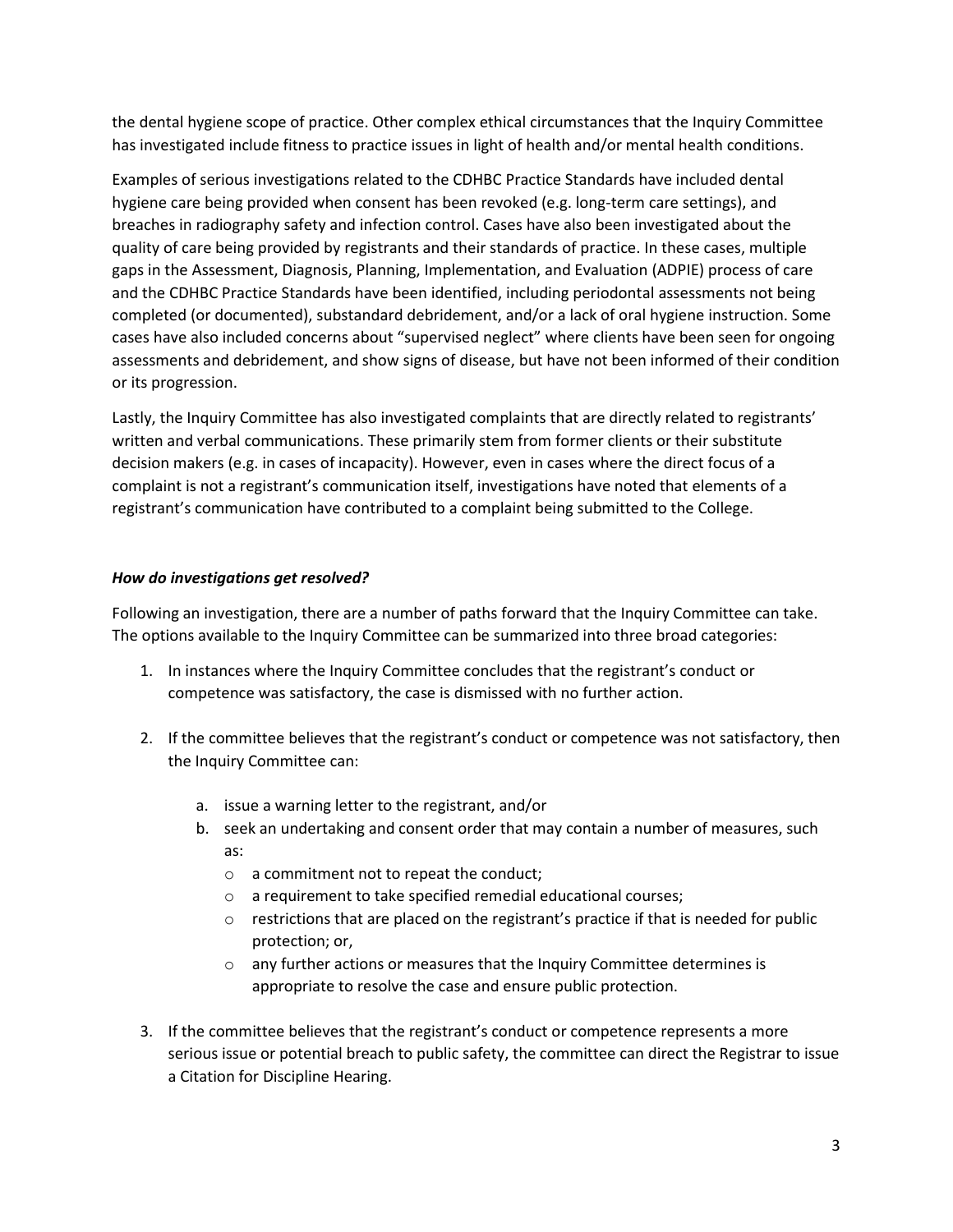The most common method to resolve cases where the Inquiry Committee believes there has been incompetent, impaired or unethical conduct is through consent orders. Some examples of the types of terms that have been established in consent orders include: writing an apology to a complainant, writing a reflective essay, taking specific courses, working with an approved mentor or a dental hygiene educator to enhance clinical skills, or undergoing future random chart audits or onsite inspections, to verify remediation or compliance for a specified length of time. The terms of a consent order can also include public notification of the investigation and outcome on the College's website, as well as payment of tariffs to cover a portion of the cost of the investigation (as per [Schedule 'G' of the CDHBC](http://www.cdhbc.com/Practice-Resources/Regulation-and-Bylaws/Schedules/Schedule-G-Continuing-Competency,-Prorating-System.aspx)  [Bylaws\)](http://www.cdhbc.com/Practice-Resources/Regulation-and-Bylaws/Schedules/Schedule-G-Continuing-Competency,-Prorating-System.aspx).

If it is not felt that the measures that are available to the Inquiry Committee will be adequate to resolve a particular case, then the Inquiry Committee can direct the Registrar to issue a citation for a hearing before a panel of the Discipline Committee. In the majority of cases, complaints and investigations have been resolved without escalation to the Discipline Committee. However, the College's first discipline hearing took place in 2017, following an investigation that began in 2016. A summary of that hearing is available [here.](http://www.cdhbc.com/Documents/Kluthe-Discipline-Summary-Article-Nov-2017.aspx) A citation for a discipline hearing was also previously issued in 2015 for a separate case that originated in 2014\*\*. However, that case was subsequently resolved by a consent order before the hearing took place and the citation was cancelled.

The table below captures the resolution of investigations by the Inquiry Committee for the 2012-2017 cases, according to the year that the case originated in. It is worth noting that the information presented for the 2017 cases is not yet complete because three cases were still in progress as of December 31<sup>st</sup>. These cases have been carried forward to 2018 with the method of resolution still to be determined.

| Methods of            | 2017 Cases     | 2016 Cases           | 2015 Cases     | 2014 Cases    | 2013 Cases     | 2012 Cases   |
|-----------------------|----------------|----------------------|----------------|---------------|----------------|--------------|
| Resolution:           |                |                      |                |               |                |              |
| Dismissed, no         |                | $\mathbf{1}$         | $\overline{4}$ | 20            | $\overline{2}$ | 3            |
| further action        |                |                      |                |               |                |              |
| <b>Warning Letter</b> |                |                      |                | 12            | $\overline{2}$ | 1            |
| Undertaking           |                |                      |                | 23            | 6              |              |
| not to repeat         |                |                      |                |               |                |              |
| conduct               |                |                      |                |               |                |              |
| Consent Order         | $\overline{2}$ | 9                    | 11             | 21            | $\overline{4}$ | 4            |
| Citation for          | 0 to date      | $1(2 \text{ cases})$ | 0              | $1$ (**case   | $\Omega$       | $\mathbf{0}$ |
| Discipline            |                | from $2016$          |                | subsequently  |                |              |
| Hearing               |                | combined for         |                | resolved by   |                |              |
|                       |                | one                  |                | consent order |                |              |
|                       |                | registrant's         |                | and hearing   |                |              |
|                       |                | discipline           |                | citation      |                |              |
|                       |                | hearing              |                | cancelled)    |                |              |
|                       |                | citation)            |                |               |                |              |

The College remains committed to processes that are fair, objective and transparent for all parties involved. In considering options to resolve investigations the initial goal of the Inquiry Committee is to attempt to partner with the registrant in working towards a path forward. As long as the registrant is